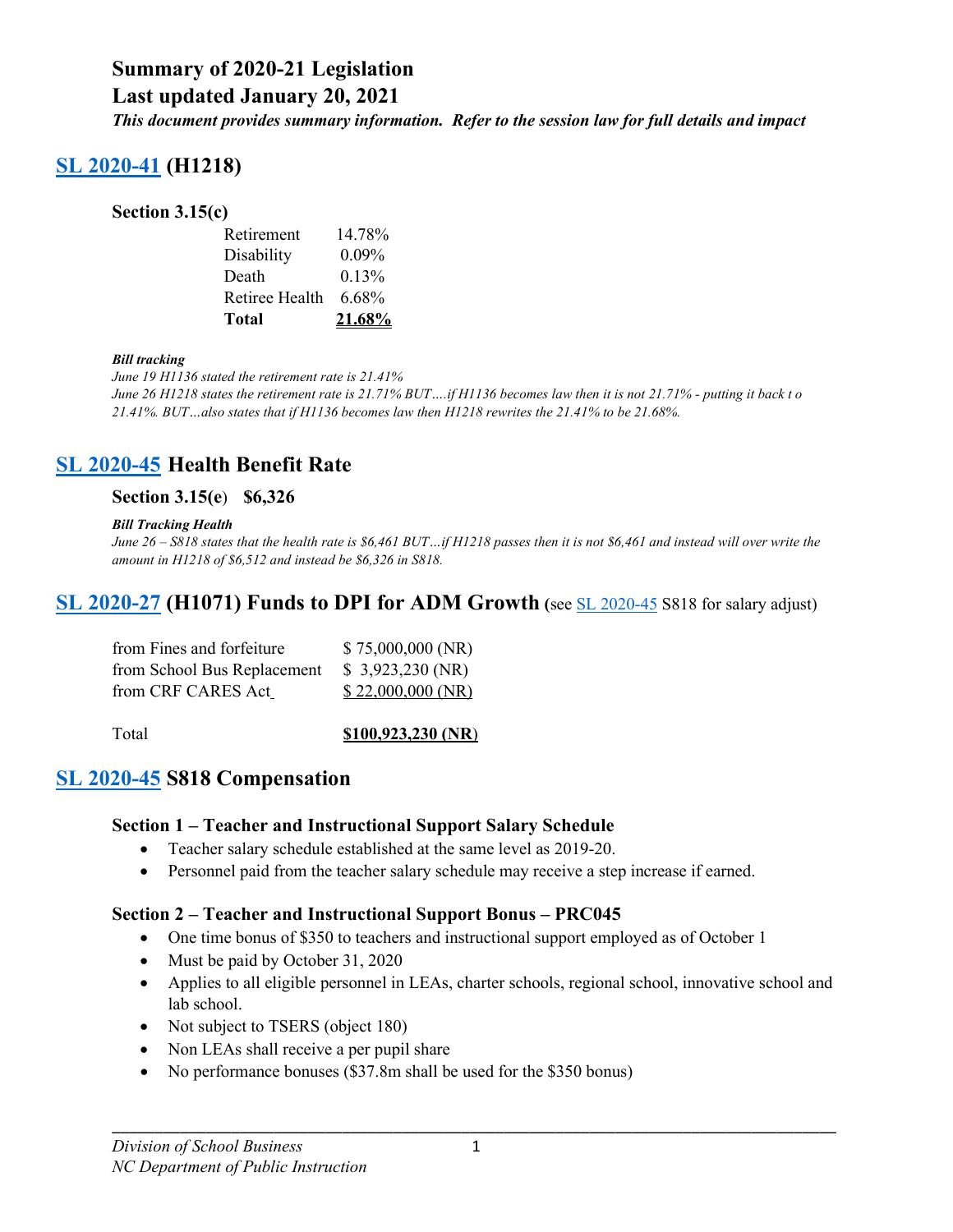## **Last updated January 20, 2021**

*This document provides summary information. Refer to the session law for full details and impact*

#### **Section 4 Principal Pay**

- No change to the salary schedule
- Principal growth for pay purposes are based on school growth from 2016-17, 2017-18 and 2018-19
- ADM shall be based on
	- o Month 1 2019-20 for July 1 2020 to June 30 2021. [\(SL2020-97 Section 3A\)](https://www.ncleg.gov/EnactedLegislation/SessionLaws/HTML/2019-2020/SL2020-97.html#page=35)
	- o Month 1 2020-21 for January 1 to June 30 2021
- Hold harmless pay continues

## **Section 5 Principal Bonus**

Bonus for principals who received a bonus in October 2019 and are employed as a principal in a public school as of October 1, 2020.

## **Section 6 Assistant Principal Pay**

- Assistant Salary schedule established at the same level as 2019-20.
- Eligible personnel receive a step increase
- Hold harmless pay continues
- Note section  $6(c)$  in this bill is rewritten in SL 2020-49 (S113) Part VIII

## **Salary Adjustment – budget impact at the State level**

Section 8.2 Benefits adjustment \$47,227,728 (R)

Section 8.4 & 8.5 average salary adj \$47,227,728 (NR) \$8,942,376 (NR)

# **[SL2020-49](https://www.ncleg.gov/Sessions/2019/Bills/Senate/PDF/S113v5.pdf) SB113**

## **PART I School Psychologist Licensure Exemption**

- Exempts school psychologists serving as contractors of DPI from the NC Psychology Board licensure requirement; this is already in statute for employees of the PSU, but expands the exemption to include school psychologists contracted through a private company. These psychologists will now only be required to obtain NCSBE licensure.
- Updates antiquated "certified" language to reflect up-to-date term "licensed."
- Expands "local board of education" language to include "any public school unit" so charters, innovative, lab, virtual schools, etc. may be included in this provision.

## **PART III Modifications to the 2020-2021 School Calendar**

Rewrites the definition in SL 2020-3 defining the "year round school"

a. The calendar must be adopted prior to March 1, 2020 and follow one of three plans; this alters one of the plan options below: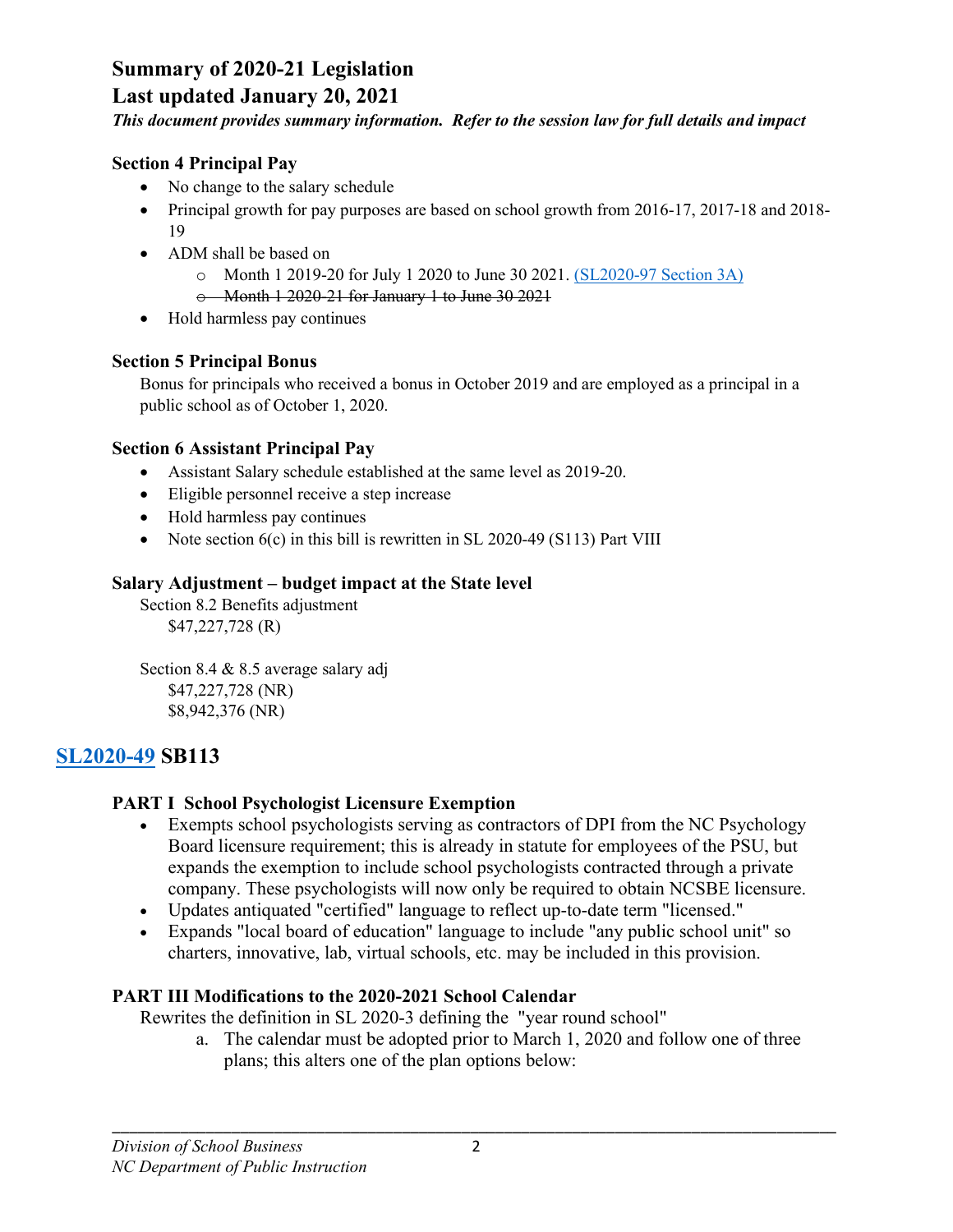## **Last updated January 20, 2021**

#### *This document provides summary information. Refer to the session law for full details and impact*

- b. A plan providing students be scheduled to attend 45 an average of between 44 and 46 instructional days followed by an average of between 15 and 20 days of vacation, repeated throughout the school calendar year.
- c. A plan dividing students into four groups and requiring each group to be in school for assigned and staggered quarters each school calendar year

See pending detailed guidance on School Calendar for additional items related to instructional days and remote days

#### **PART IV Modify Use of School Nutrition Funds**

- Revises S.L. 2020-4 to allow the \$75 million appropriated to DPI for school nutrition programs to be used for innovative meal service
- Permits the funds to also be used for the Summer Food Service Program
- Extends the deadline for expenditure from the end of the 19-20 school year to December 30, 2020.

## **PART VII Revise School Administrator Stipend**

Revises the calculation of the school administrator intern stipend so that it is based on the beginning salary of an assistant principal or, for a teacher who becomes an intern, at least as much as that person would make as a teacher, whichever of the two is higher.

#### **Other items in the bill not directly related to School Business**

#### **PART II Clarify Use of Digital Learning Plan Funds**

• Clarifies that funds used in the 2020-2021 school year for Digital Learning Plans, as set in S.L. 2016-94, are to be used solely for software licenses from the digital literacy curriculum provider selected via the competitive procurement process (previously selected and currently in use is Learning.com).

#### **PART V LME/MCO Expenditure for Student Behavioral Health Needs**

- Allows the Reinvestment Plans of managed care entities to include assistance to public school unites within the entity's area for student behavioral health needs.
- This is not a requirement, but instead creates another option for public school units to partner with their local LME/MCO, and it incentivizes local managed care entities to work with public schools to provide mental health support for their students.

#### **PART VI Change Charter School Report Date**

Changes the date the State Board of Education must submit its report to the Joint Legislative Education Oversight Committee on the educational effectiveness of charter schools and the effect of charter schools on the public schools in the local school administrative unit.

#### **PART VII Superintendent May Approve Bonds to Finance or Refinance a Charter School Facility**

Designates the Superintendent of Public Instruction as an applicable elected representative under the Internal Revenue Code who may approve issuance of a private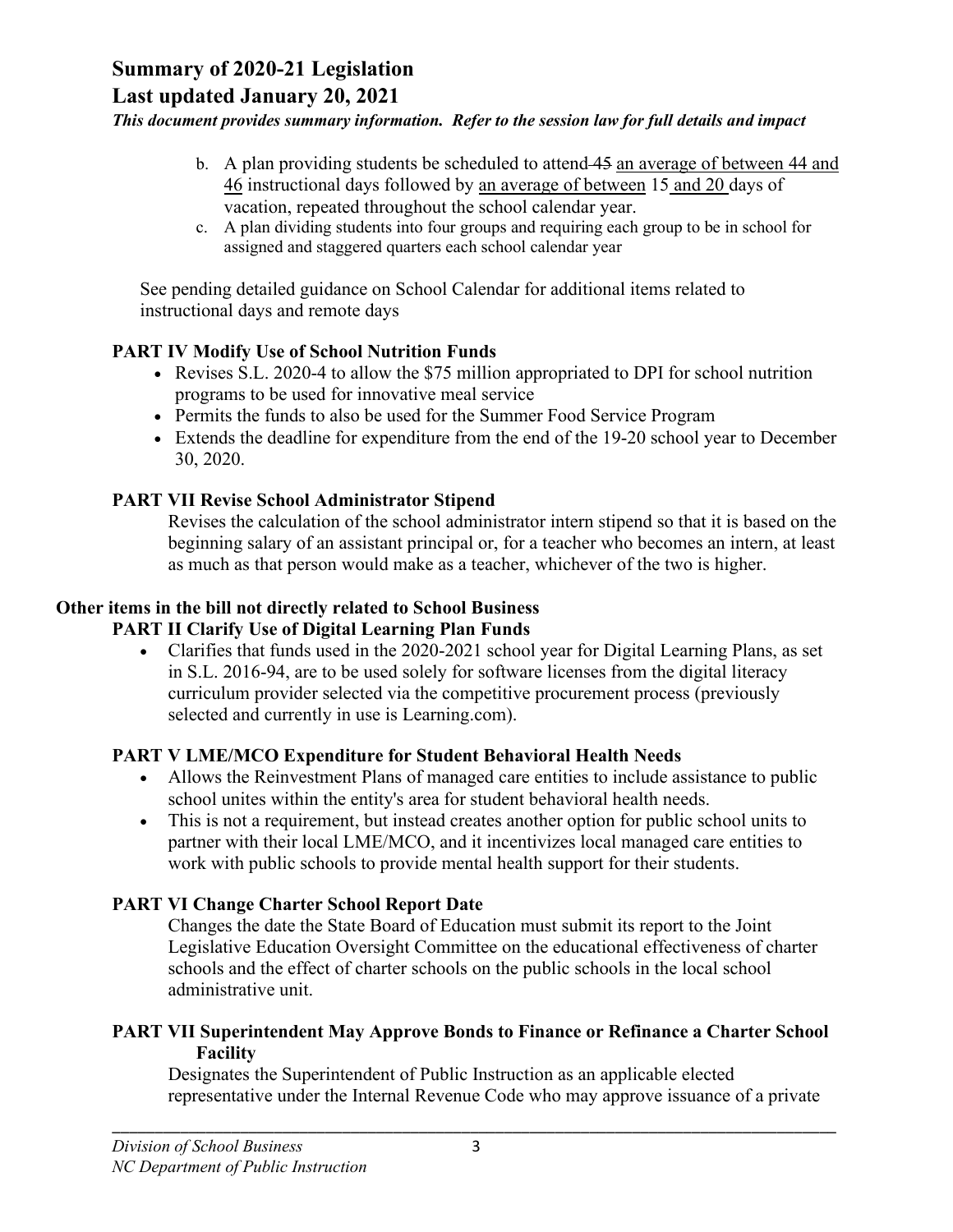## **Last updated January 20, 2021**

#### *This document provides summary information. Refer to the session law for full details and impact*

activity bond to finance a charter school facility, following a public hearing conducted in the county where the charter school facility is or will be located.

#### **PART IX Extend Maximum Grant Term to Six Years for North Carolina Transforming Principal Preparation Program**

Extends the maximum grant term from 5 years to 6 years to align with the program length of the school leader preparation programs offered by grantees.

#### **Part X COVID-19 Immunity for Nonpublic Schools**

Adds a section to Article 39 of Chapter 115C that grants limited immunity for claims related to tuition and fees paid for the 19-20 academic year that arise from alleged acts or omissions taken in response to COVID-19, if these acts or omissions were reasonably related to protecting the health and safety in response to COVID-19 executive orders or CDC guidance, and if the nonpublic school offered remote learning options during the 19-20 academic year that allowed students to complete the year.

• This matter is relevant to state concern so nonpublic schools can continue fulfilling their educational mission without civil liability for which immunity is provided.

## **[SL2020-80](https://www.ncleg.gov/Sessions/2019/Bills/House/PDF/H1023v7.pdf) (H 1023)**

#### **(6) Extend PRC125 to December 30, 2020**

PRC 125 for emergency school nutrition services, including innovative school meals, provided to students in response to COVID-19 by public school units participating in the National School Lunch Program, School Breakfast Program, or Summer Food Service Program from March 16, 2020, **through December 30, 2020.** 

*Note: Innovative meals refers to the devices and equipment necessary to provide non-congregate food service in the classroom or on-the-go.*

#### **(63) Personal Protective Equipment \$7,000,000**

to provide personal protective equipment for public schools, in response to the COVID-19 pandemic, to facilitate in-person instruction for the 2020-2021 school year. Personal protective equipment provided pursuant to this subdivision shall meet applicable federal standards and guidelines from the Centers for Disease Control and Prevention. New funds from the CARES Act Coronavirus Relief Fund.

#### (**64) EC Grants \$5,000,000**

to hold in reserve and to award as grants, in the discretion of the Department, to public school units that apply for funds to provide access to services for exceptional children who have lost critical services as a result of school closures related to COVID-19. New funds from the CARES Act Coronavirus Relief Fund.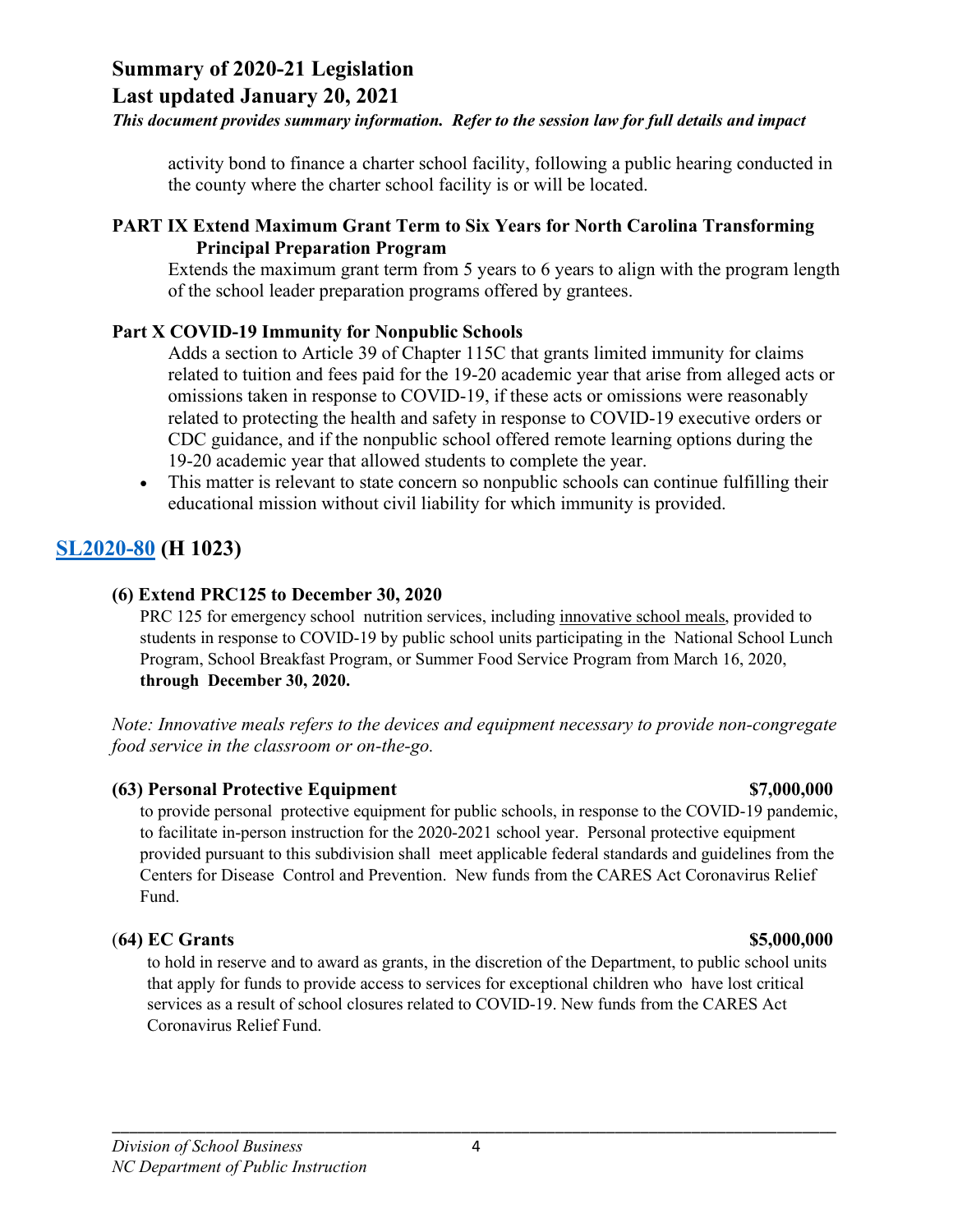**Last updated January 20, 2021**

#### *This document provides summary information. Refer to the session law for full details and impact*

#### **(62) Plasma Games Pilot Program – through Department of Commerce \$2,500,000**

to the Department of Commerce to be used in accordance with Section 4.2D of this act. For "Plasma Games Program". Per Section 4.2D, these funds shall be administered by the Department of Commerce and not DPI.

to provide funds to local school administrative units participating in the pilot. These funds shall be used for licensing fees for the educational software, Plasma Games' operating costs, and for implementation of the pilot by the local school administrative units. New funds from the CARES Act Coronavirus Relief Fund

#### **Section 2.2 Transportation allotment reserve for summer nutrition \$12,000,000**

DPI may withhold up to \$12m from the transportation allotment (PRC056) and instead allocate those funds, as necessary, for transportation expenses related to emergency school nutrition services provided between July 1, 2020, and the beginning of the 2020-2021 school year by public school units participating in the National School Lunch Program, School Breakfast Program, or Summer Food Service Program.

#### **Section 2.3 Student Meal Debt Report and Reduced Price Lunch Copay**

**Reporting**: No later than October 15, 2021, the State Board of Education shall report to the Joint Legislative Education Oversight Committee on unpaid meal charges in local school administrative units. At a minimum, the report shall include the following information:

- (1) The percentage of students of all grade levels in each local school administrative unit who (i) qualify for and participate in reduced-price meals and (ii) do not carry an unpaid meal charge.
- (2) The total amount of debt carried by each local school administrative unit related to unpaid meal charges.
- (3) Summaries of approaches adopted by each local school administrative unit regarding unpaid meal charges.
- (4) Options for a statewide policy on the uniform administration of unpaid meal charges in local school administrative units. Every option shall ensure that students are not prevented from receiving nutritious meals because of an unpaid meal charge.

#### **Funding for copays: \$3,900,000(NR)**

to provide school lunches at no cost to students of all grade levels qualifying for reduced-price meals in all schools participating in the National School Lunch Program in the 2020-2021 school year.

If these funds are insufficient to provide school lunches at no cost to students qualifying for reducedprice meals, the Department of Public Instruction shall also use any excess funds appropriated for the National School Breakfast Program for the purposes of this subsection. Effective July 1, 2020. (funding from school bus replacement)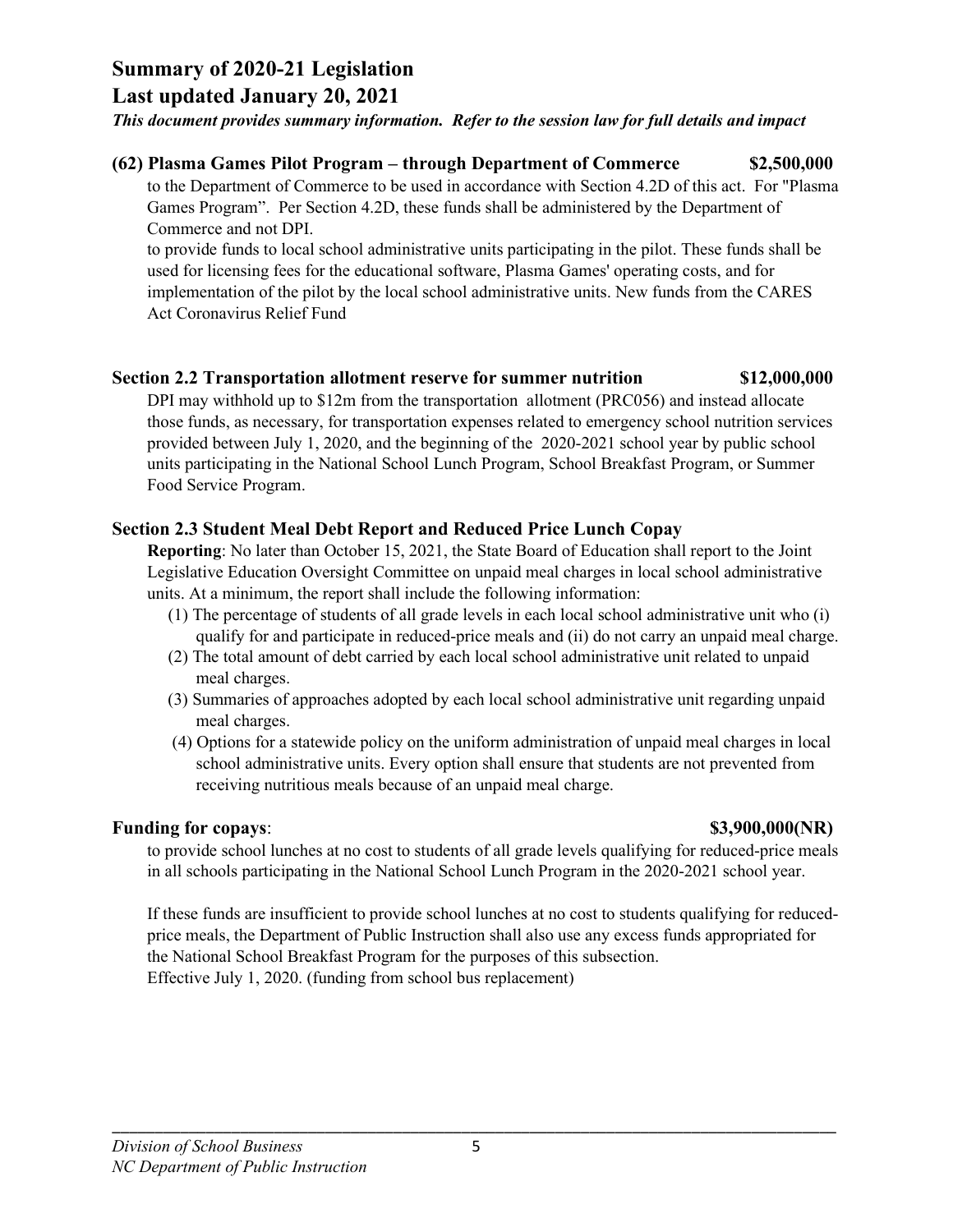**Last updated January 20, 2021**

*This document provides summary information. Refer to the session law for full details and impact*

#### **Other Non CARES Act**

#### **Section 2.4. Funding for System Modernization – Reduction to School Technology \$18,000,000(NR)**

- (b) From the funds made available pursuant to subsection
	- (a) appropriated from the General Fund \$18,000,000(NR) for School Business System Modernization Plan
		- a. for an Enterprise Resource Planning (ERP) system for integrated payroll and human resources information, an integrated State-level licensure system, and reporting of financial information for increased transparency and analytics.
		- b. \$650,000 NR to GDAC as follows:
			- i. \$400,000NR SRC
			- ii. \$250,000NR School finance reporting system

#### **Non DPI funds**

**Section 1.1.(d) (55)** provides \$2 million to the Wildlife Resources Commission for the "NC Schools Go Outside" grant program to provide opportunities for young people to experience safe outdoor settings.

**Section 1.1.(d) (56)** provides \$400,000 to DNCR for the State Library's NC Kids Digital Library for enhancing digital offerings to students lacking physical access to local libraries.

**Section 1.1.(d) (57)** provides \$400,000 to DNCR for developing and implementing accessible virtual history programs for students.

**Section 1.1.(d) (70)** provides \$4.3 million to OSBM Children's Advocacy Centers of NC for child advocacy centers with increased caseloads due to COVID-19 and for virtual counseling for children.

## **SL [2020-7](https://www.ncleg.gov/Sessions/2019/Bills/Senate/PDF/S476v6.pdf) (S476) Mental Health Plan**

Puts into general statute (GS 115C-376.5) the requirement of K-12 public school units to have a school-based mental health plan.

Requires the SBE to adopt a school-based mental health policy, including a model mental health training program and model suicide risk referral protocol, in accordance with this act no later than December 1, 2020.

## **SL [2020-78](https://www.ncleg.gov/Sessions/2019/Bills/Senate/PDF/S681v6.pdf) (S681) Various**

#### **2.1 Eliminate report on the adopted schedule of fees**

Replaces the requirement to report to the State Superintendent but requires the LEAs to publish a schedule of fees, charges and solicitations approved by the local board on the LEAs website by October 15 and within 30 days following any revisions.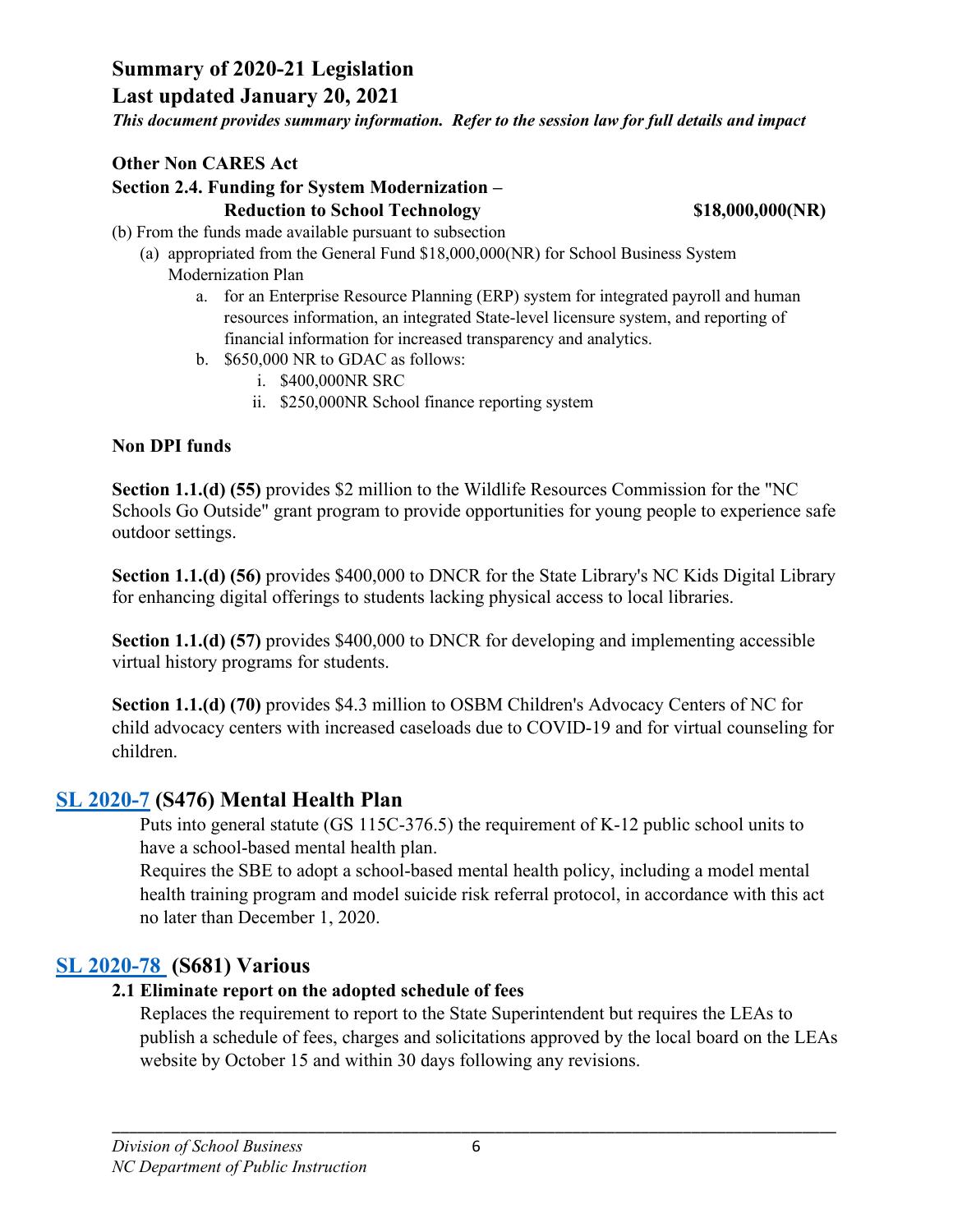## **Last updated January 20, 2021**

*This document provides summary information. Refer to the session law for full details and impact*

## **2.2 Authorize the NC CTE Education Foundation to administer certain grants**

NC CTE Education Foundation shall work in collaboration with the NC Education and Workforce Innovation Commission

## **2.3 Permits charter schools to expand enrollment priority to**

- Siblings who apply to the charter school for admission beginning in the same school year, such as when a sibling was not initially admitted due to grade level capacity
- Children of persons employed by an EMO or CMO for the charter

## **2.4 Expand Schools that Lead Pilot Program**

Increases the number of schools from 60 to 75

## **2.5 Arts Education Graduation requirement**

SBE shall require 1 credit in arts education to be completed by each student at any time in grades 6 through 12

## **Section 2.6 Advanced Teaching Roles**

Codifies in GS 115-311

3 year terms

- (i) K-3 class size flexibility is provided during the 3 year term funds are received. This flexibility expires at the end of the 3 year term
- (j) Budget Flexibility GS 115C-105.25(b) applies, but the SBE shall authorize LEAs to use any available State funds to provide salary supplements to classroom teachers in an advanced teaching role.

# **SL [2020-56](https://www.ncleg.gov/Sessions/2019/Bills/House/PDF/H1096v7.pdf) (H1096) Lab Schools**

G.S. 116-239.5 changes

- A university may operate more than one lab school, and one LEA may have more than one lab school.
- Facility lease shall not exceed the established standards for determination of costs
- Upon request of the lab school LEA shall provide NSLP
- Upon request of the lab school LEA shall provide transportation
- Upon request of the lab school LEA shall provide services for children with disabilities, child and family support services, if applicable, other health services, parent involvement coordinator services, school counselor services.
- Changes the allocation per ADM to include the per pupil share of transportation funds.
- 6 lab schools shall be established for 2020-21, 3 more for 2022-23.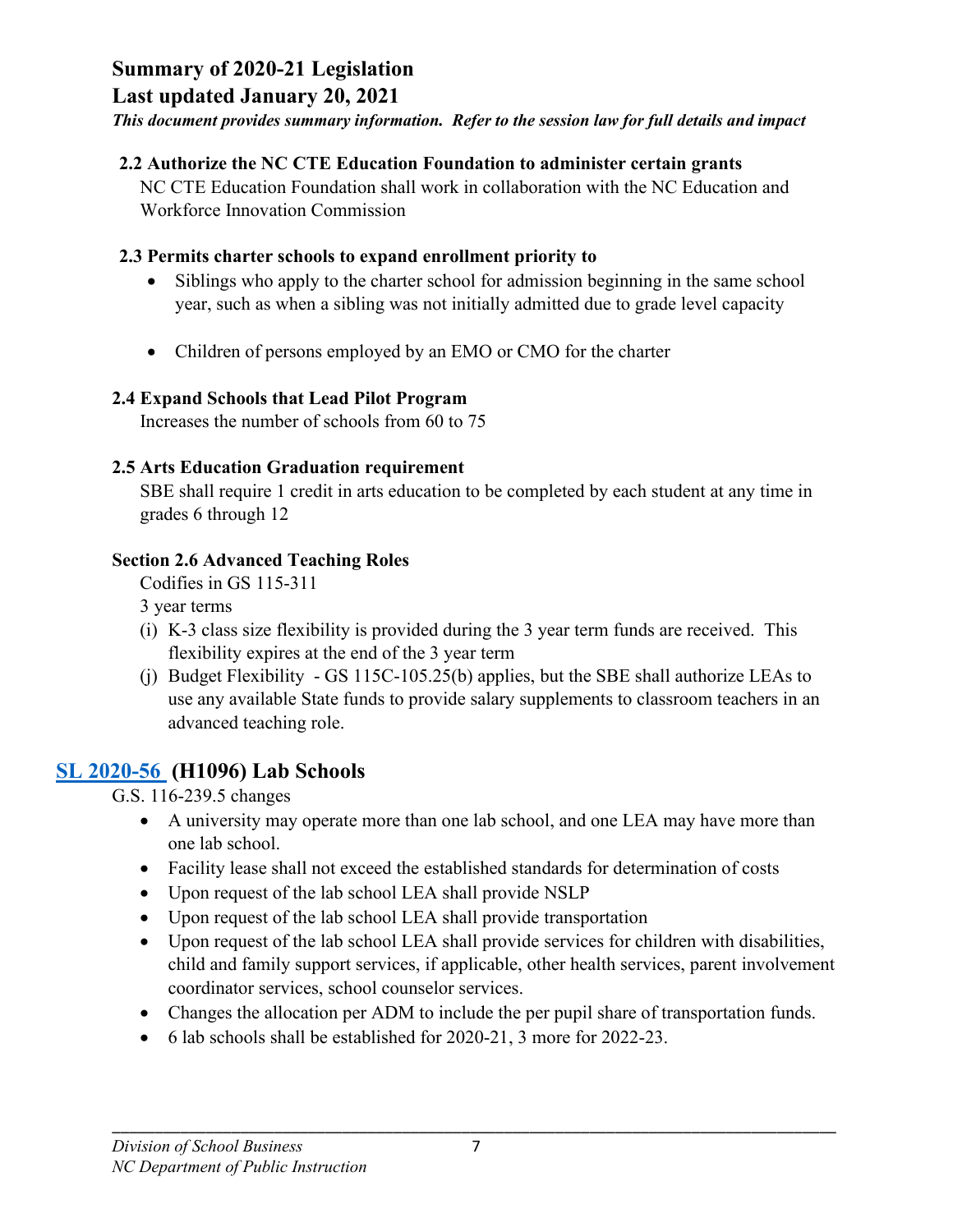## **Last updated January 20, 2021**

*This document provides summary information. Refer to the session law for full details and impact*

## **Part IV. Modified Future Teachers of NC**

## **Part V Modify NC Teaching Fellows Program (increases the IHEs from 5 to 8**

## **Part VI Public School Definition Modification**

Removes the UNC NC school of Math and Science and the School of the Arts from the definition.

The definition now includes

- LEAs
- Charter schools
- Lab schools
- Innovative school district
- Regional schools
- Residential schools

## **NCVPS**

Adds that - within funds available, NCVPS shall provide courses to NCSSM and NC School of Arts

## **SL [2020-64](https://www.ncleg.gov/Sessions/2019/Bills/Senate/PDF/S816v5.pdf) (S816) Cooperative Innovative High School \$1,880,000(NR)**

Section 4A(b) through Section 7

Appropriation from Civil Fines and Forfeitures

Following Schools are funded effective July 1, 2020

- 1. The Center for Industry, Technology, and Innovation
- 2. The Innovation Early College High School
- 3. The Marine Sciences and Technologies Early College High School
- 4. The Roanoke Rapids Early College High School
- 5. The Southeast Area Technical High School
- 6. Halifax Early College High School
- 7. Stanly STEM Early College High School
- 8. Gaston Early College of Medical Sciences High School

Section 5 – Reporting Requirement

Section 6 Moratorium on New Schools for the 2021-2022 School Year.

Section 7: Limitation on Approvals

• The State Board of Education may only conditionally approve up to three applications for CIHS that request supplemental funds to open in a school year. The State Board may prioritize conditional approval of applications for CIHS located in local school administrative units that do not already operate a CIHS.